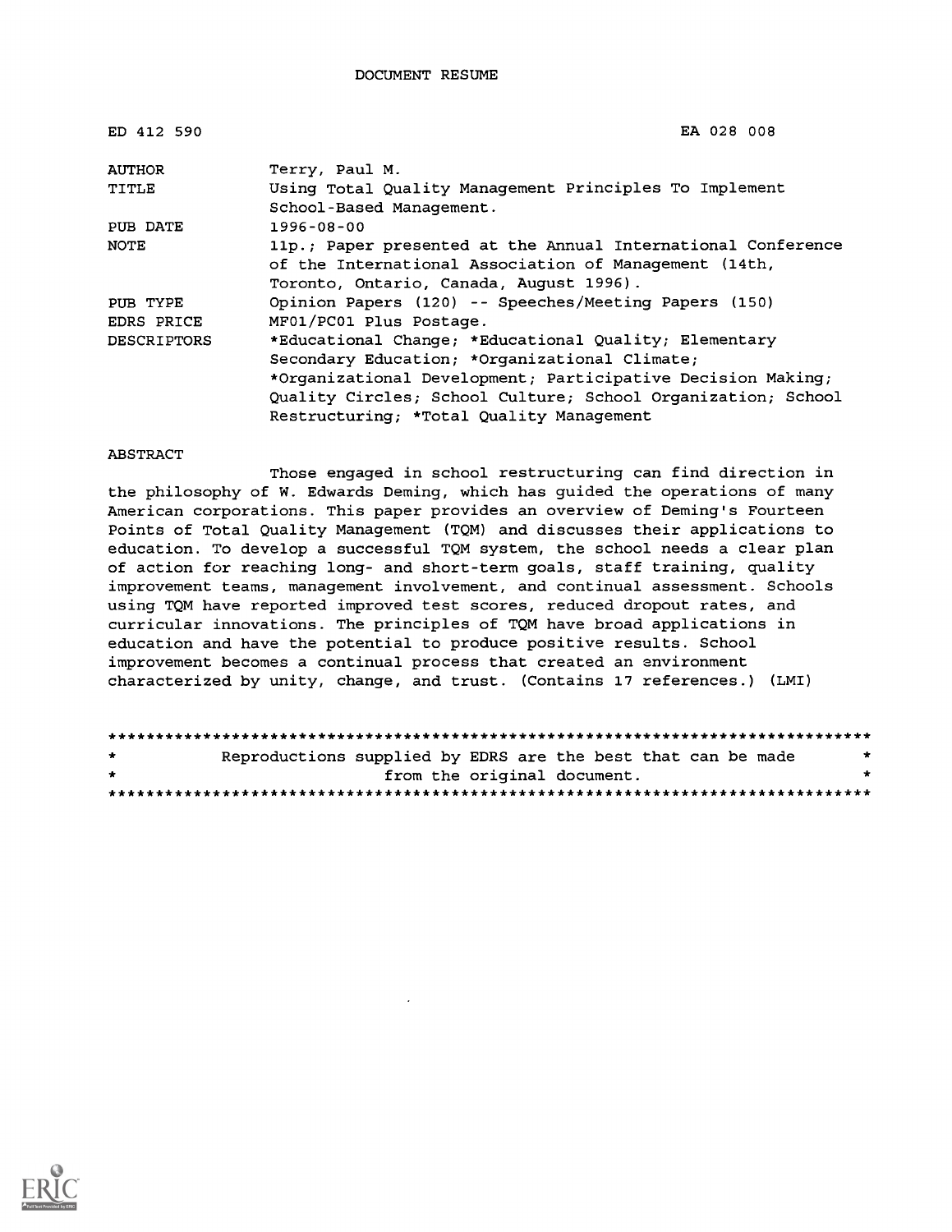A OBBOB

## USING TOTAL QUALITY MANAGEMENT PRINCIPLES TO IMPLEMENT SCHOOL-BASED MANAGEMENT

Paul M. Terry

Indiana University-Purdue University Fort Wayne

U.S. DEPARTMENT OF EDUCATION<br>Office of Educational Research and Improvement<br>EDUCATIONAL RESOURCES INFORMATION

- CENTER (ERIC) This document has been reproduced as received from the person or organization originating it.  $\sigma$
- Minor changes have been made to improve reproduction quality.
- 7 Points of view or opinions stated in this document do not necessarily represent official OERI position or policy.

"PERMISSION TO REPRODUCE THIS MATERIAL HAS BEEN GRANTED BY N

醐

W.

¥

IA.

Ä

TO THE EDUCATIONAL RESOURCES INFORMATION CENTER (ERIC)."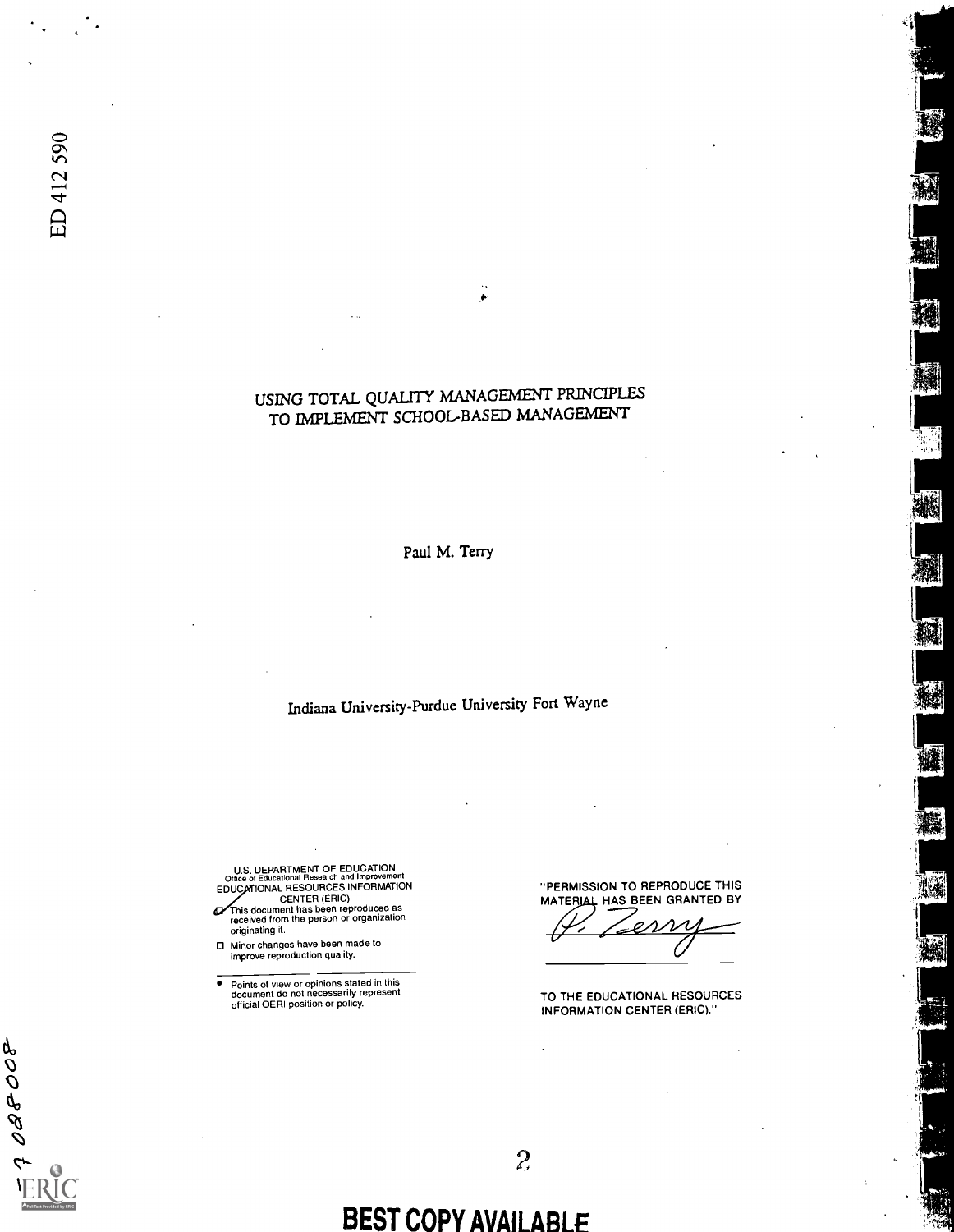### Abstract

The task of transforming our schools is within our reach today. We can find direction in the theories and principles that guide our corporations. Many of these organizations are making a sustained effort in applying the philosophy of W. Edwards Deming, the man who helped Japanese industry achieve world-class standards of'quality.

Deming's fourteen principles of Total Quality Management are powerful universal axioms. They are based on the assumptions that individuals want to do their best, and that it is management's job to enable them to do so by constantly improving the systems in which they work. Each school corporation must translate these fourteen principles into action statements tailored to fit their own needs. This is accomplished by involving administrators, teachers, staff, parents, students, business and civic leaders.

Total Quality Management is not a short-term solution to change in our schools. By using the fourteen principles and six basic steps, schools can develop a successful Total Quality Management System. To accomplish this the school needs a vision; a clear picture of what the school wants to achieve and an image that all stakeholders can share. An audit is done by taking a good look at the present culture in developing a plan for transition. This plan is to establish short and long-term goals to move toward the vision. Training is most effective when it is provided as people are ready for it When implementing Total Quality Management, it is critical to form quality improvement teams as soon as possible after the initial training has taken place. The monitoring of Total Quality Management is reinforced with continuous top management involvement. This is a new way of life with top management setting the example by getting involved in the improvement projects.

Schools using Total Quality Management share their success stories with improved test scores, reduction in their dropout rate, and curricular innovations. The emphasis is shifting to school-based management with the teachers and staff empowered to contribute their best efforts in providing a quality education for the students.

The principles underlying Total Quality Management have broad applications in education and can yield positive results. School improvement becomes a continual process that creates an environment that promotes unity, change, and trust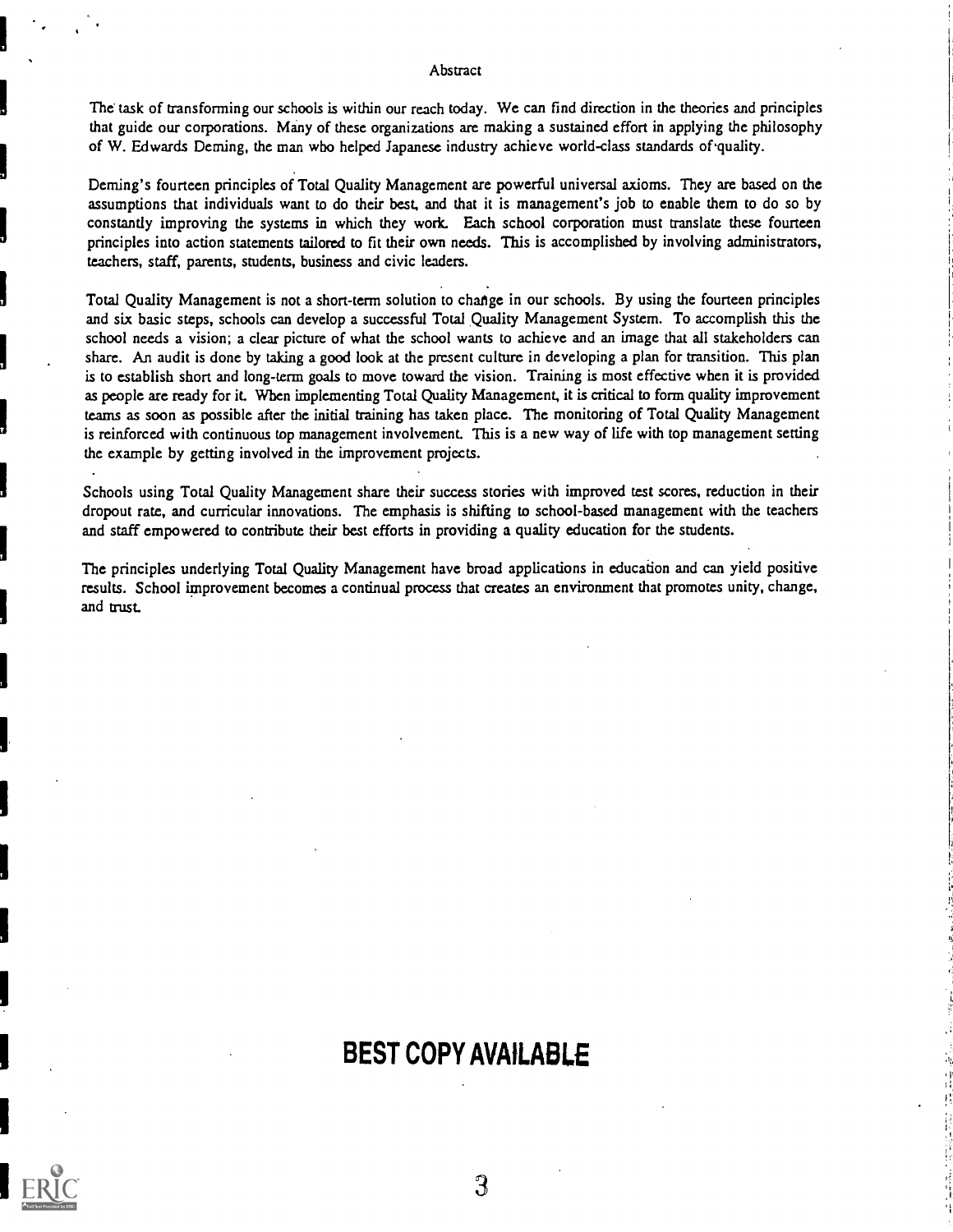### USLNG TOTAL QUALITY MANAGEMENT PRINCIPLES TO IMPLEMENT SCHOOL-BASED MANAGEMENT

Suddenly, it seems, the name of W. Edwards Deming is everywhere. From relative obscurity in this country a dozen years ago, Deming's name has become synonymous with the movement he calls Total Quality Management, better known as TQM. This movement is spawning a new American revolution, as quality becomes our watchword in every aspect of life.

American schools have the same problems and are faced with the same challenges as American corporations. In order to improve schools, we must be committed to high performance in the processes and products along with the development of motivated and highly skilled young people. For this to be achieved, teachers must be given greater managerial freedom. Reformers have pointed to the need for fundamental structured changes in the way we conduct the business of education. When Deming's philosophy is applied to educational organizations, it provides a path to employee empowerment and educational improvement. In their efforts to reform schools, should school administrators embrace a philosophy of organizational improvement developed by statisticians primarily for the business sector? Is Total Quality Management the answer to the problems in American schools? (Ireh, 1994)

### The Birth of Total Quality Management

The story of TQM is entwined with the legend of Japan's resurrection from the ashes of World War II. Japanese industrial leaders insist this could not have happened without the help of W. Edwards Deming and his fellow American statistical experts, Joseph M. Juran and Armand Feigenbaum. Deming and Juran lectured throughout Japan in the years following the war, teaching manufacturers how to reverse their well-established reputation for cheap goods by designing quality into their work system. Deming pledged to the nation's top industrial leaders that, if they would embrace the philosophy of Quality Management, they would "capture markets the world over within five years." (Bonstingl, 1992, p.4)

Deming's quality crusade in Japan was virtually unknown in the United States until the 1970's. It was at that time American manufacturers discovered customers the world over registered their preference for Japanese goods over American products. The reason was simple: Japanese items had consistently better quality at competitive prices. Deming had accomplished his goal!

In 1980 Deming's philosophy was discovered in the United States after he appeared on a television documentary, "If Japan Can, Why Can't We?" In the program, he advised Americans to resist the temptation to copy the Japanese. He urged Americans to learn how to "work smarter not harder" by adopting a new quality focused way of approaching the processes of production, the systems in which those processes take place, and the interaction of people within those processes and systems. (Bonstingl, 1992, p. 5)

Deming's 14 Points of Management

Deming's 14 principles are powerful, universal axioms based on the assumptions that individuals want to do their best and that it is management's job to enable them to do so by constantly improving the system in which they work. In his book Out of the Crisis, Deming (1986) stated these 14 points as follows:

삭

- 1. Create constancy of purpose toward improvement of product and service.
- 2. Adopt the new philosophy.
- 3. Cease dependence on inspection to achieve quality.
- 4. End the practice of awarding business on the basis of price tag.
- 5. Improve constantly and forever the system of production and service.
- 6. Institute training on the job.
- 7. Institute leadership.
- 8. Drive out fear, so that everyone may work effectively for the organization.
- 9. Break down barriers between departments.



 $\begin{bmatrix} 1 & 0 \\ 0 & 0 \end{bmatrix}$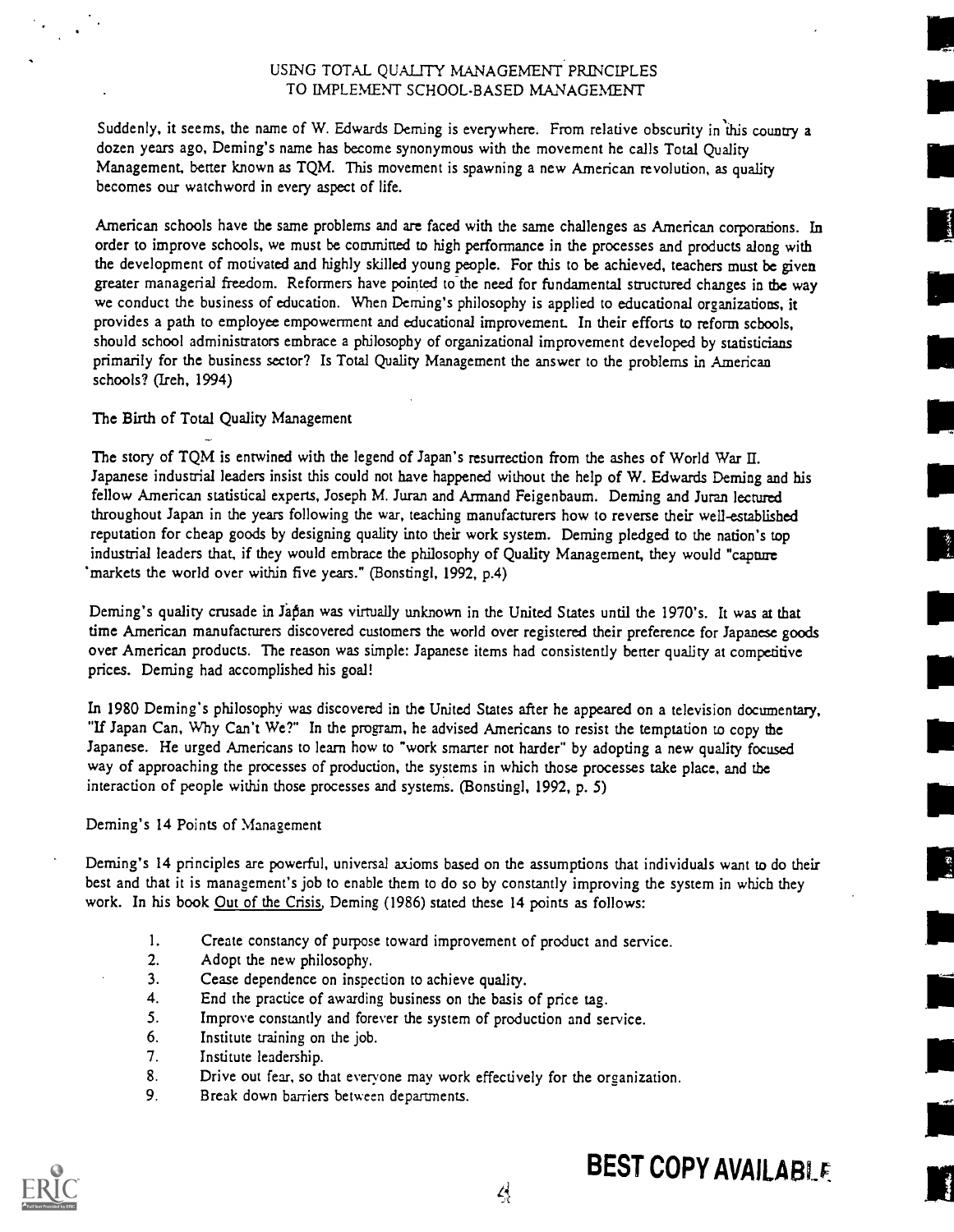- 10. Eliminate slogans, exhortations, and targets for the work force asking for zero defects and new levels of productivity.
- 11. Eliminate numerical quotas for the work force and numerical goals for management.<br>12. Remove barriers that rob people of pride of workmanship. Fliminate the annual ratio
- Remove barriers that rob people of pride of workmanship. Eliminate the annual rating or merit system.
- 13. Institute a vigorous program of education and self-improvement for everyone.
- 14. Put everybody in the company to work to accomplish the transformation. (p. 23-24)

Designing Deming's 14 Points for Schools

<u>an</u> in the set of  $\mathbf{I}$ 

1111

<sup>111</sup> Many school-based models have failed because too little time was spent in developing the philosophical framework prior to implementation. St. Petersburg Public School in St. Petersburg, Virginia, devoted almost a year to this process alone. The school system's mission, systemwide objectives, and expected outcomes were developed by the school board and executive management with involvement from teachers, parents, students, business, and civic leaders. Deming's 14 points were translated to action statements consistent with the school mission, systemwide objectives, and expected outcomes.

- 1. Establish constancy of purpose. All resources are aimed at student development. All programs are studied with all the stakeholders understanding desired outcomes. There is a willingness to measure progress and to change short-term strategies to accomplish long-range objectives. Schools will have to spend time on the future by using long-range thinking, planning by visioning, and mission development.
- 2. Adopt a new philosophy. This philosophy is a transformation to a new way of thinking and planning for student learning. All students can learn at higher levels under the right conditions of teaching and learning. Quality must become the new religion in education. We can no longer afford poor workmanship in students, using bad learning materials, fearful and uninformed teachers, poor service and training, and administrative job hopping. If we are to rid the schools of these practices it will require a transformation of management philosophy.
- 3. Cease dependence on mass inspection. Emphasis is on preventing student failure through continuous improvement. Assessment of student progress occurs on a daily basis. Eliminate <sup>111</sup> the need for supervision on a mass basis by building quality into the teaching process in the first place.
- 4. Stop awarding business solely on the basis of price. The investment in quality includes all segments of the educational process. In the long run, high quality produces lower costs. End the practice of awarding business on the basis of price tag alone. Induce publishers and vendors to be actively involved with the educational institutions through long-term commitments.
- S. Constantly improve every system. Improvement is not a one-time effort. There is potential for improvement in each step taken to create or upgrade school programs or services. Schools must continually innovate so that the best educational processes will be discovered.
- 6. Institute training on the job. School districts must provide all employees with training in quality leadership, measurement, analysis, problem solving, self-evaluation, and assertiveness training. In-service must be an integral part of school improvement plans.
- 7. Institute leadership. We need to lead people in the right direction. Emphasis is on the quality of the total program rather than individual behaviors. New relationships between administrators and teachers and teachers and students must be created and maintained. Administrator roles will be to help teachers and students do the best job possible.
- $\overline{\phantom{a}}$  8. Drive out fear. The school is committed to rebuilding and nurturing an environment in which trust and respect can be applied to what is said, heard, read, and written. Fear and anxiety are present at all levels of most schools. These feelings result from management's efforts to spur better performance from teachers and principals with the use of numerical goals, ranking, incentives. and slogans intended to stimulate the competitive spirit. By ridding the schools of these old-style management techniques, the fear will be greatly reduced. One of the most harmful is evaluation of teacher performance because it undermines teamwork. Of all the

 $5\overline{5}$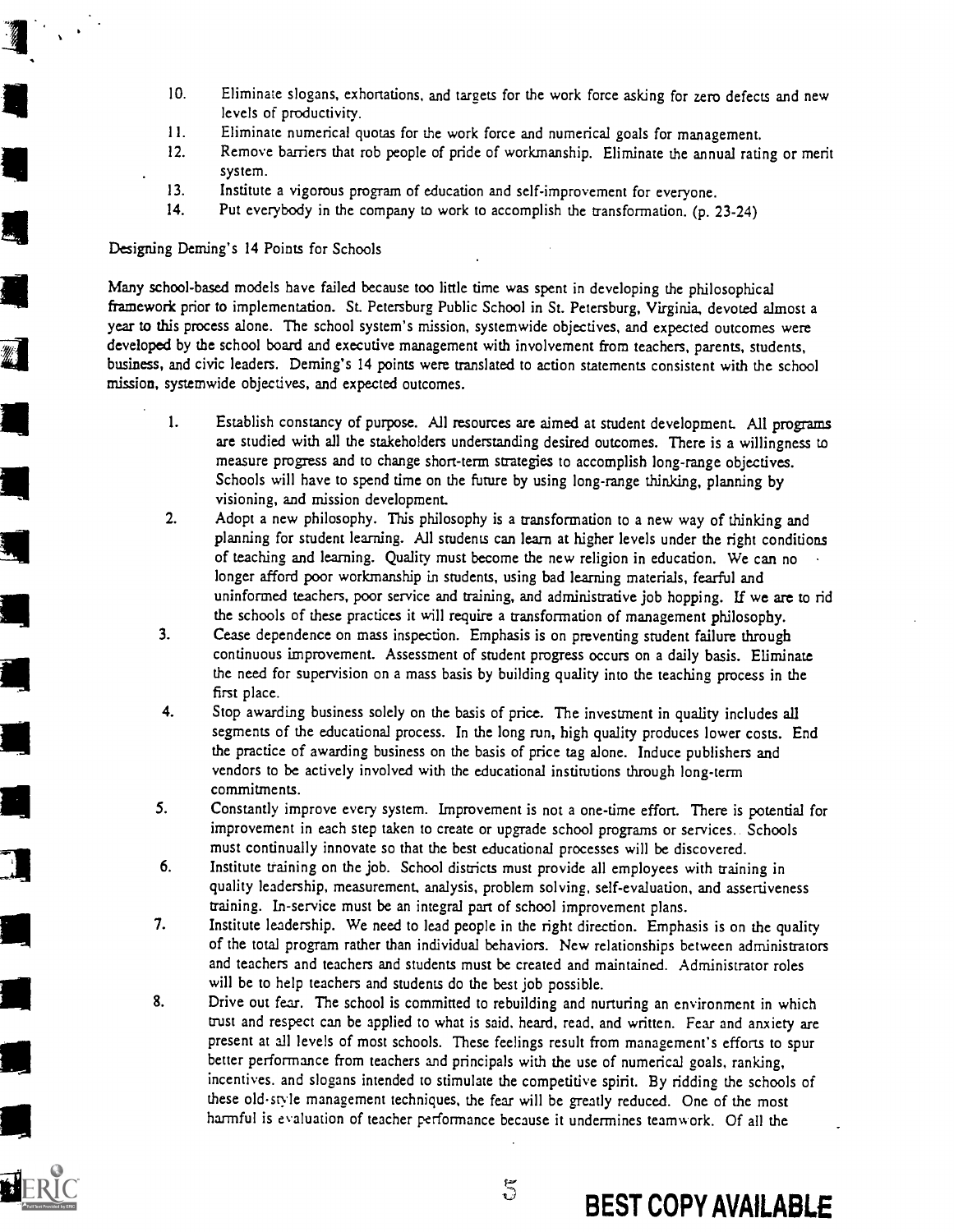Deming strategies studied by Bradley, (1993) this is the only one that could not be implemented by schools completely on their own initiative. Even if state law exemption is secured, in many districts, negotiated agreements with teachers's organizations or unions would still prevent the abandonment of teacher evaluation.

- 9. Break down barriers between departments. This is done by problem solving through teamwork and combining the efforts of people from different school areas. Personnel switches between buildings and departments must occur so that people can learn about the problems others have. The school system must have common goals, and its members must work as a team to solve problems, set policies, and map out new directions.
- 10. Abandon slogans. School employees should always strive to continually improve. Slogans only generate frustration and resentment. Teachers perceive slogans as signals that management not only doesn't understand their problems, but doesn't care enough to find out about them.
- 11. Eliminate numerical goals and quotas. Goals are based on individual student progress. All educational employees are more actively involved in identifying problems, designing programs, planning, budgeting, and selecting materials.
- 12. Remove barriers between departments. The school encourages non-threatening, two-way communication on quality outcomes between all levels of the organization. Too many people are blaming the failures of American education on teachers. The last thing teachers need is to hear this same charge of incompetence from their own administrators. What teachers really need is an ally to defend them and to make them feel that they are a valued part of the total management team.
- 13. Promote education and self-improvement. A comprehensive understanding of the past, the ability to assess the events that led to the present, and the ability to forecast future needs are necessary. Employees must be continually acquiring new knowledge, skills, and methods.
- 14. Structure management to accomplish the transformation. Educational leaders must move toward processes that are geared toward problem prevention. Everyone in the system is responsible for helping to bring about the transformation. The most frequent cause of failure in any quality improvement effort is the lack of involvement on the part of top and middle management. (McLeod, Spencer, and Hairston, 1992, p. 36-37; Bradley, 1993)

Success of Total Quality Management

James Law (1993) gives a step-by-step guide to make TQM work for a school district. He stresses that TQM is not a program or a short-term solution. TQM is a whole new way of thinking and working. It is a change in organizational culture. We can learn from organizations who have been successful with TQM and what it takes to make a change.<br>There are six key elements that are critical in making TQM efforts successful. These six steps are: vision, audit,

plan, train, implement, and monitor. Following these steps without understanding TQM basics will not guarantee a successful TQM effort. The elements in these steps are not too difficult to master. However, these steps have been found to be essential to the development of a successful Total Quality Management System.

Vision, the first key element, must present a clear picture of what the school wants to achieve and an image that all members can share in, take pride in, and use as a daily criteria for assessing their work. Principals who want to implement TQM in their schools find that developing a vision statement is difficult to do. The term vision means many things to many people, and the term quality education also conveys its own set of meanings. The goal, according to Weller, Hartley, and Brown (1994) is to develop a shared vision that is owned by all and embraces the hopes and aspirations of each of those associated with the school.

An audit is done by taking a good look at the present culture in order to develop a plan for the transition. TQM cannot make a poor organization into a good organization. TQM can, however, help a good organization become a great organization. The following questions will be helpful according to Law (1993):



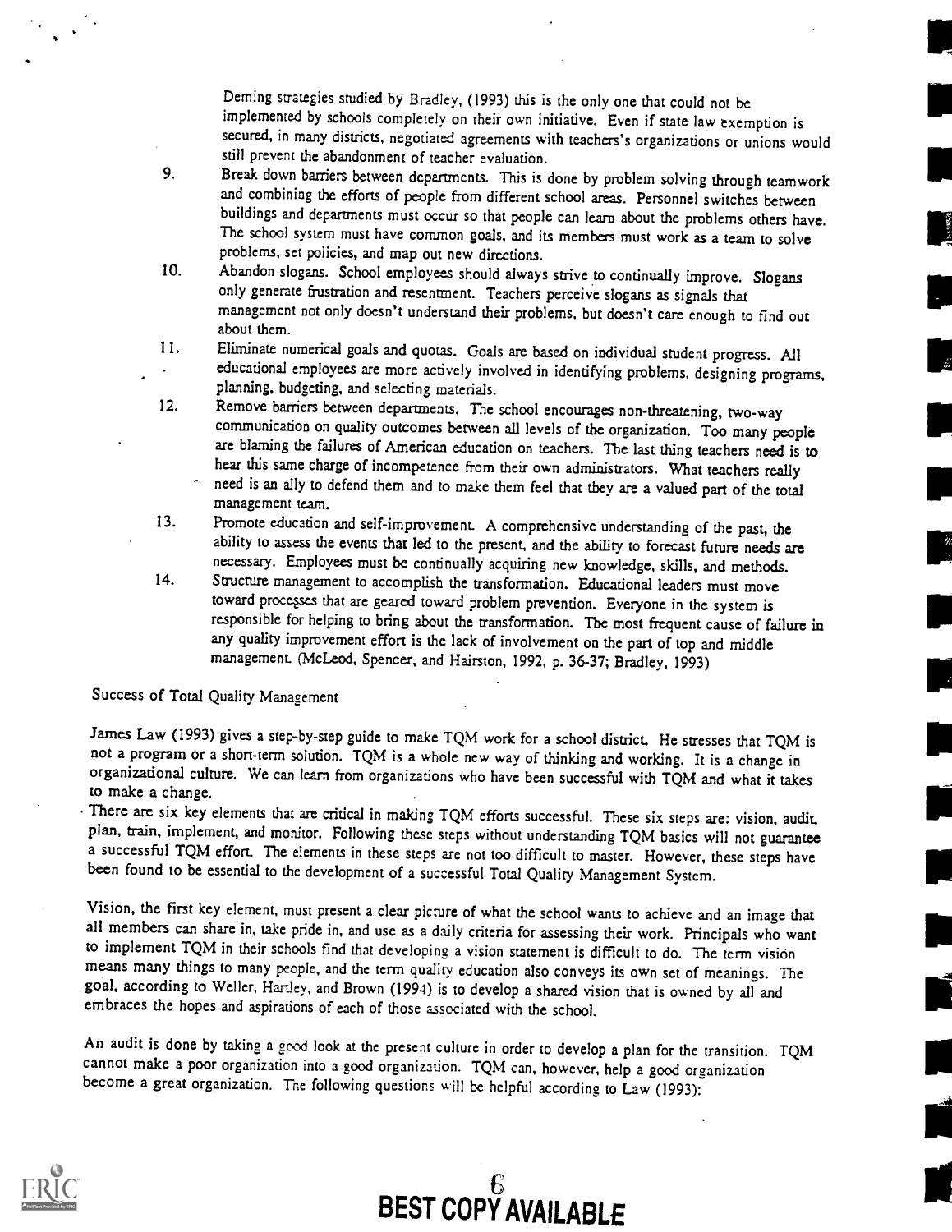- 1. What is the level of employee awareness of TQM?
- 2. What is the current culture?
- 3. Is there good communication?
- 4. What do your employees want to change?
- 5. What is poor quality costing? (p.49)

The plan is to establish short and long-term goals to move toward the vision. Top management must lead by example, establishing their own quality improvement team, taking the same training offered to the employees, and very publicly addressing some critical quality challenges that everybody in the organization is aware of.

TQM training is most effective when it is provided as people are ready for it. This is called "just-in-time" training according to Law. (1993 p.50) If everyone is trained at the initiation of TQM, many may be alienated who are not ready for it, and training may be wasted on others who are not going to use it for some time.

The initial program should cover TQM awareness. This includes training sessions on quality processes, concepts, and tools. These can usually be done in-house and will form a basic foundation for employee's understanding.

To implement TQM, it is critical to form quality improvement teams as soon as possible after the initial training has taken place. Simulation training gives people great confidence and enthusiasm, and it's very important to take advantage of that. Coaches must be assigned to teams, and teams must be empowered by their manager to make changes.

Team empowerment is what makes TQM different from most previous improvement efforts and it is what makes TQM effective. Talking about empowering teams is easy. Doing it is the hard part! Most people have tried to improve their work situations many times before but have given up trying new programs. The reason for this is the resistance to change by managers and the organization's culture. Change is often discouraged with responses like, "That is the way we do it here," or "We tried that once and it didn't work," or "We're already doing it well enough." (Law, 1993, p. 50)

Once employees realize they can make meaningful changes, TQM will begin to work. People will want it, and they will not want to give it up. In the school setting, administrators will realize that in giving up some of their authority they also will be empowered by the improvements being made in the school.

The monitoring of TQM is reinforced with continuous top management involvement. It is a new way of life with top management setting the example by getting involved in the improvement projects. (Law, 1993, p. 51)

### Schools Using Total Quality Management

The St. Petersburg Public Schools located in St. Petersburg, Virginia, moved away from a highly centralized organizational structure to a system of Total Quality Management. They have been proud of the progress made throughout the school system as shared decision making became the dominant philosophy, and eventually, with more emphasis placed on school-based management. Test scores have improved significantly, and the dropout rate has been reduced by over 50 percent. As they worked to empower the employees, pride and performance of teachers, staff, and administrators soared far past their expectations. This approach has created an atmosphere for individual creativity, intellectual growth. and self-fulfillment. Teachers and staff were empowered to contribute their best efforts in providing a quality education for students. McLeod et al. (1992)

In 1970, the Johnson City Schools were the lowest achieving among the fourteen districts in Broome County, New York, with less than half their students performing at grade level. This lower middle class district, with virtually no managerial or professional citizens, suffered from the lowest per capita income in the country.

Johnson City is the best example of the application of Deming's principles in schools. Deming's message applies even more urgently to schools than to industry because the crisis in our schools is primarily a management problem. Johnson City takes seriously Deming's point six, institute on the job training, and point



## $\mathcal{I}$ BEST COPY AVAILABLE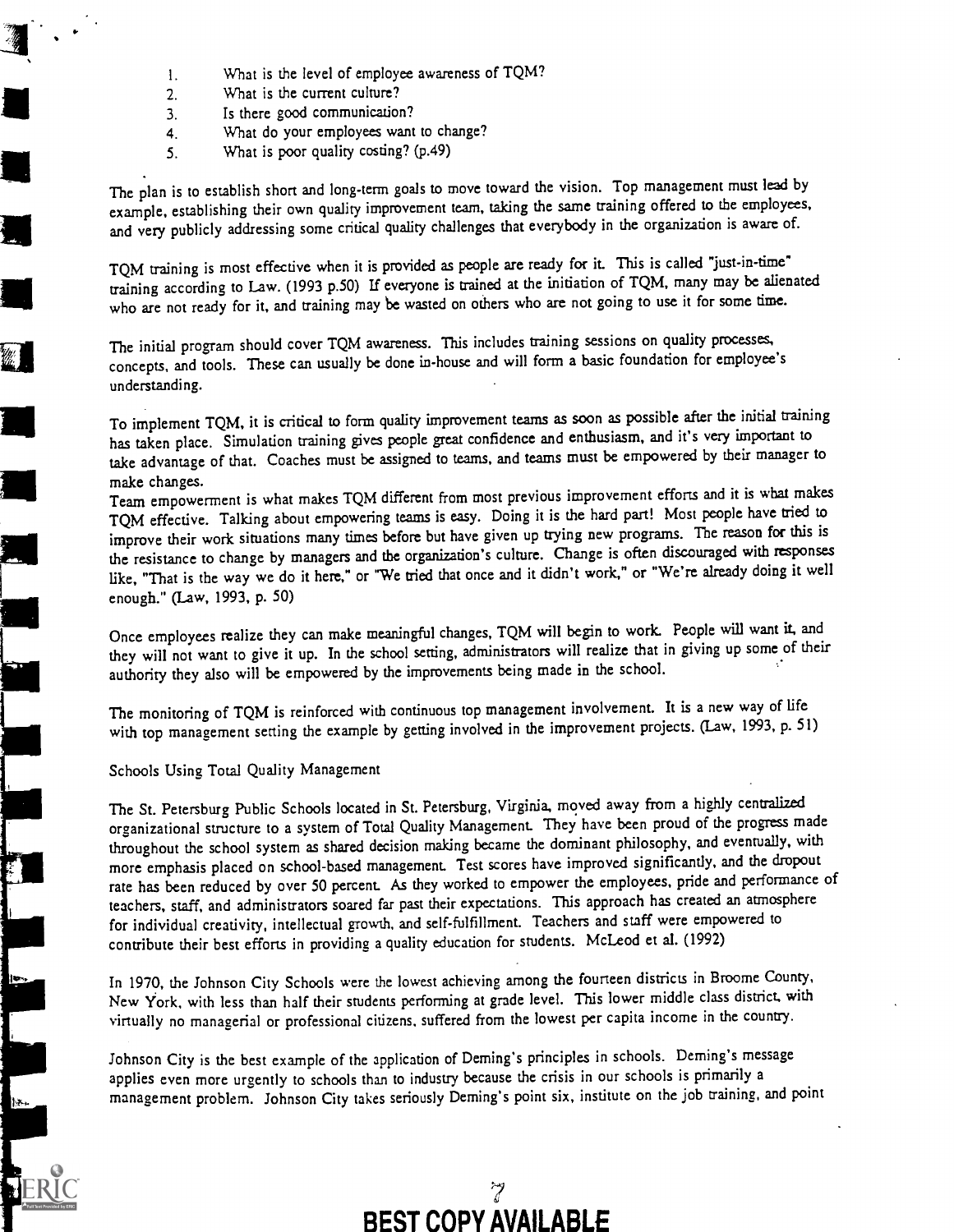twelve, institute a vigorous program of retraining. Over the years, the district has taken steps to ensure that employees continue to learn and to learn from each other. A teacher new to the district attends a one week orientation. Employees are given ten staff development days per year, which can be taken in the summer and throughout the year. Teachers are paid for the days they work during summer vacation. Collective growth is encouraged through team meetings. Teams may be grade level, department, or ad hoc groups that meet to discuss and experiment with curricular innovations. To encourage such meetings, administrators have reduced the number of faculty meetings to only two or three per year. They have found that they can deal adequately with routine matters through memos.

Giving teachers greater autonomy does not mean abandoning accountability. It does not mean ignoring teachers because you assume they are doing a great job. Research tells us that the majority of teachers do their best work during their first seven years of teaching. After that, they start to decline. The reason is isolation and a lack of professional recognition. Without nurturing, a feeling of helplessness and the inevitable accumulation of negative feelings start to dominate. It is the responsibility of the administrators to be visible and involved in the life of the classroom.

Achievement is evidence by students' standardized test scores. Good test scores are not at the heart of what the Johnson City Schools would rather concentrate on; more authentic and performance based outcomes. They are so intent on this, they recently sought a temporary variance from the state education department that will allow them to put standardized testing on hold while they refine more authentic assessment

Johnson City Schools believe that quality, not grades, is what motivates effort. Every effort is made to eliminate grading and ranking so that students are not allowed to fail. They may not master a subject or complete a course within the prescribed time, but eventually almost all do.

Another important indication of success is how parents feel about the quality of education their children are getting. Parents speak with conviction about the improvements they are seeing in their children. The students and parents are thought of as the most important customers in the district.

 $\ddot{\phantom{0}}$ 

An impressive indicator of improvement showed that the longer a student is in the Jackson City system, the better they do as they progress through the grades. This study took place in the eighth grade class of 1989 and looked at the average achievement of these students in grades two, four, and eight. The data revealed that in grade two, the average student was 0.3 years above grade level. By grade four, the average was 1.5 years above grade level and by grade eight, the average was 3.5 years above grade level.

Johnson City Schools, by using TQM, has become educational mecca. It is one of the most visited schools in the country. Hundreds of educators visit each year and attend conferences looking for ways to improve. (Schmoker and Wilson 1993)

Mike Walter, superintendent of Tupelo, Mississippi, schools knew he had to find a different way of doing things because the old method was not working. Tupelo had 19 Fortune 500 companies and Walter started talking to the business leaders. The challenge facing businesses in Tupelo was the importance to remain competitive in an increasingly competitive global environment. The tool they were using to achieve that goal was TQM. "Tupelo's business leaders told us what they need to be successful, and I asked them to help me achieve that in the school district," says Walter. (Rist, 1993, p. 28)

One company includes Tupelo teachers in the training on TQM and brings business leaders to speak to the teachers on issues ranging from implementing the total quality approach to preparing students for the demanding work environment of the 21st century. The results are astounding with teachers reinventing the schools and having an open invitation to the superintendent's office. They come with their ideas for improving curriculum or restructuring how they teach. They come with proposals for instituting non-graded primary classes, multiage groupings, cooperative learning, or integrated foreign-language teaching. (Rist, 1993, p. 27)



# BEST COPY AVAILABLE

 $\delta$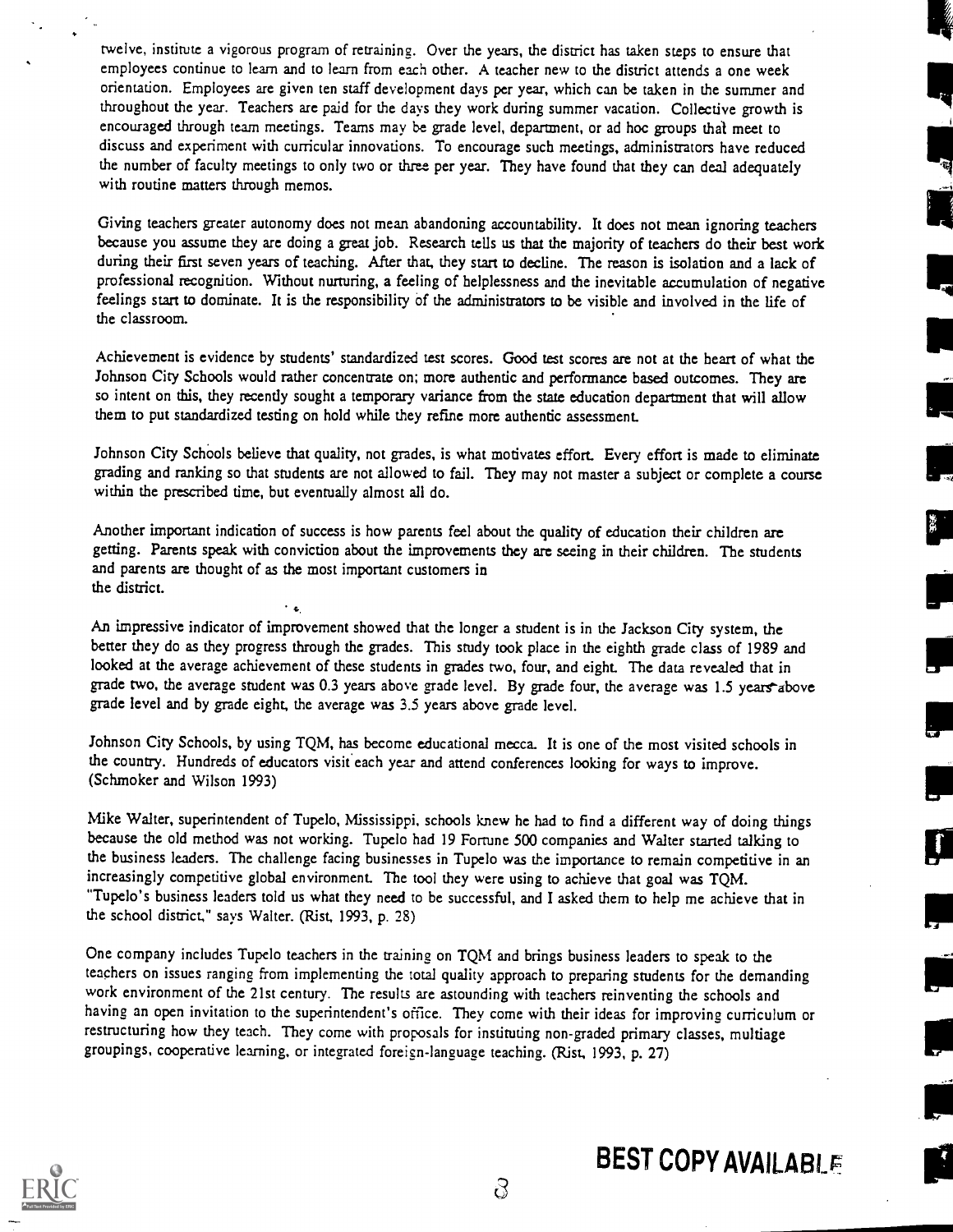Walter's teacher-centered approach to reform has instilled an unmistakable sense of pride of Tupelo's teachers. The teachers talk enthusiastically about the changes they're exploring and implementing in their classrooms. "Everybody is having a great time with this. You almost feel guilty because your having so much fun," says an elementary teacher. "You're almost consumed by it," (Rist, 1993, p. 28) offers another as others chime in about working at night, on weekends, and on vacation.

Teachers even use personal time during the month of August, without extra compensation, to participate in staff development programs. Walter says, "Teachers are creating their version of the vision and that is what is important. I can't sell my vision to everybody in the school district, nor should I. Everybody has different talents, interests, and everybody deserves his/her version of the vision." (Rist, 1993, p. 28)

Executive Learning is building a solid reputation for providing outstanding training and strategic consultation in the Deming -based philosophy. They are doing this by successfully helping the customers bridge the gap between continual quality improvement theory and application. Their program, "Quality Schools Through Continual Improvement" is practical, hands-on, and linked to education through the use of hundreds of examples, applications, application exercises, and simulations specific to the world and work in K-12 schools. The curriculum consists of 13 modules with 36 hours of instruction divided into 18 two-hour segments. (Quality Schools, 1995)

Problems With Total Quality Management

Any school district considering quality management needs to struggle with its own issues and develop its own model based on Deming's 14 principles. Quality has already become a marked term in educational circles. Journals, workshops, and consultants have popularized, and thus diminished, its significance. In a very short time, some educators have taken a long-term, continuous improvement model, converted to a quick fix, and killed it. (Freeston, 1992)

One mistake is to bring employees in too early, providing them with initial training in TQM tools and philosophy, but not with an immediate opportunity to use them. (Brigham, 1993) The Westinghouse Vocational and Technical High School introduced TQM in stages to avoid this problem. The first year the staff of the school was trained, followed by parents being trained the second year, and the third year the students participated. During the three years, they were able to customize TQM to address the needs of the staff, parents, and students enhancing the success of the program. (Rappaport, 1993)

Barriers were encountered when implementing the philosophy of empowerment according to Herbert Moyer, (1993) the superintendent of Bedford Public Schools, Temperance, Michigan. These included lack of communication, low credibility, opposition from religious fundamentalists, over-reliance on property taxes, and low self-esteem of students and staff. Overcoming these problems required one-on-one diplomacy by the school administrators. They became involved in the community and interviewed hundreds of individuals for their ideas on the needs and direction of the district.

The Kate Sullivan Elementary School in Tallahassee, Florida, under the guidance of principal, Nancy Duden, effectively handled obstacles to TQM. People do not like to change and the resistance to Deming's principles can be extremely fierce. This is because the philosophy behind the principles depart so radically from the traditional education system. Nancy Duden dealt with the resistance by encouraging teachers, staff members, and parents to explore Deming's quality principles with her at their own pace. She provided workshops, reading materials, support groups, and community volunteers to help everyone become familiar with Deming's work. (Blankstein & Swain, 1994)

Grades are difficult to let go of because educators are pressured by legislatures to use quantitative goals, such as standardized test scores, to measure student's progress. Parents can be even more insistent on the need for grades because they have the added fear that their children's future in higher education or the job market depends on grades. As many educators have realized, grades and test score do not reflect what children are learning. Kate Sullivan School has been struggling to let go of grades throughout its restructuring efforts. Three years ago, the teachers in kindergarten through second grade decided to stop giving grades. The results have

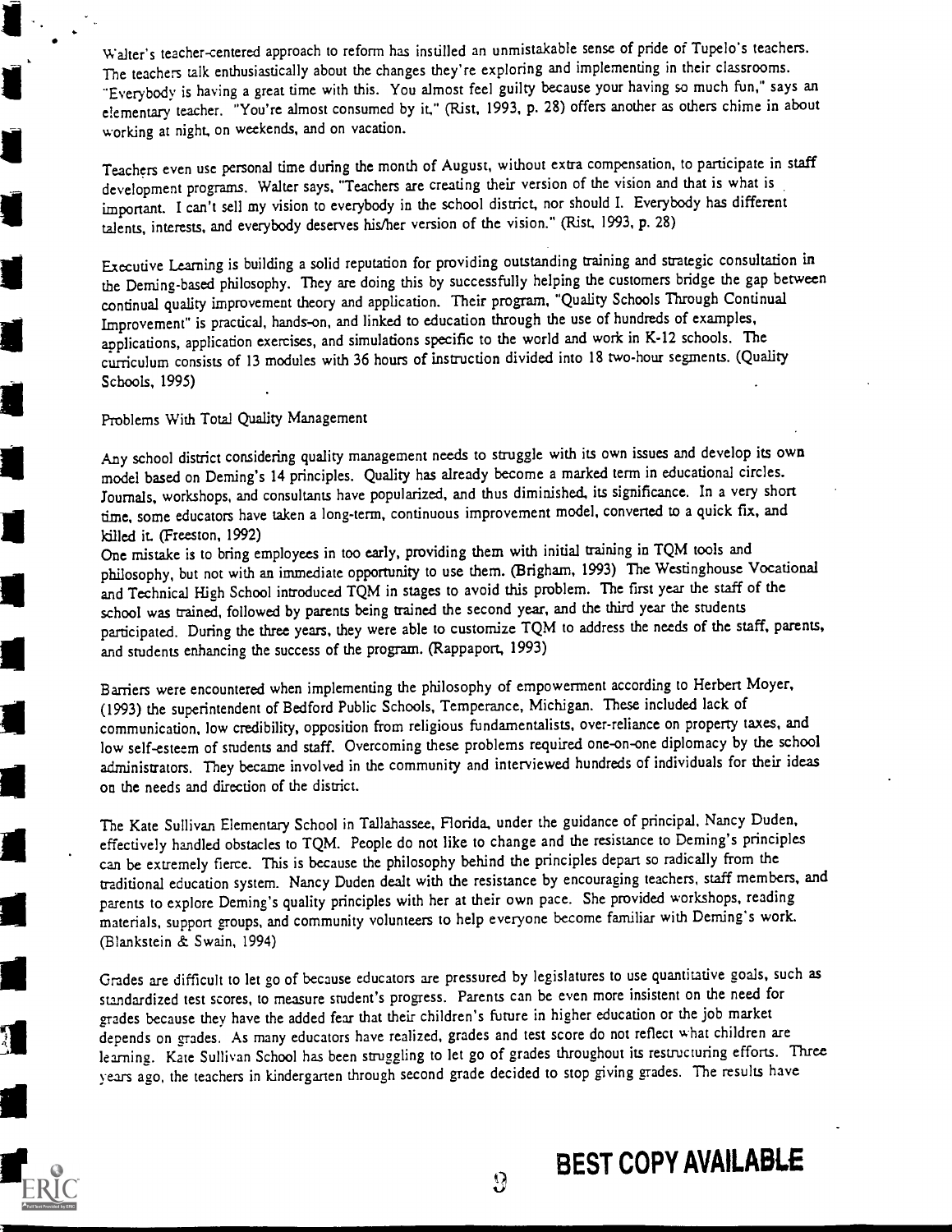been encouraging with standardized test scores remaining high and parents gaining a more accurate picture of their children's progress. (Blankstein & Swain 1994)

William Glasser (1992) pointed out that we must face the fact that a majority of our students believe the present academic curriculum is not worth the effort it takes to learn it. No matter how well the teachers manage them, if students do not find quality in what they are asked to do in the classroom, they will not work hard enough to learn the material. The answer is not to try to make them work harder, the answer is to increase the quality of what we ask them to learn.

W. Edwards Deming passed away December 20, 1993, at the age of 93. Ten days earlier, he finished the last of his famous four-day seminars. (Byrnes, 1994, p.9) These were the principle means of spreading his doctrines. With the death of Deming, his followers are concerned about the future of his mission. Deming left behind a number of books and 175 major papers. Zygmont related in 1994 the crux of Deming was always his personality.

He would never get up in front of a room and tell you something. He would ask questions, pose scenarios, and lead you to question basic assumptions. It was a self-enlightening process. The joy that would come to people was the rediscovery of the patterns and systems of life that we allow our bureaucracies to conceal. p. 25

Even before his death, some consultants attempted to capitalize on his fame by promoting themselves as followers. Quality Enhancement Seminars, the company that organized Deming's public seminars, is continuing the classes using facilitators, assistants trained by Deming himself, and video tapes of the statistician presenting his program. (Zygmont, 1994)

Conclusion

"Quality is everybody's job, but quality must be led by management," stated W. Edwards Deming. (McLeod et al., 1992, p. 40)

繁

One of the most important questions Deming poses for educators is, "Can we produce quality students ready for the world marketplace by the year 2000?" If we are going to improve quality in the classrooms, we must understand that improvement is a year by year process that must be the desire, as well as the primary obligation, of all involved. It must be fully understood that quality is achieved not only by improving the human, technical, and conceptual skills of educational leaders but by acknowledging that education is a business. (McLeod, 1992)

We still face tremendous challenges as we endeavor to prepare our students to compete successfully in the world marketplace. The Deming Philosophy of Management is a valuable process for developing productivity and high morale among those involved in the educational enterprise.

# BEST COPY AVAILABLE



10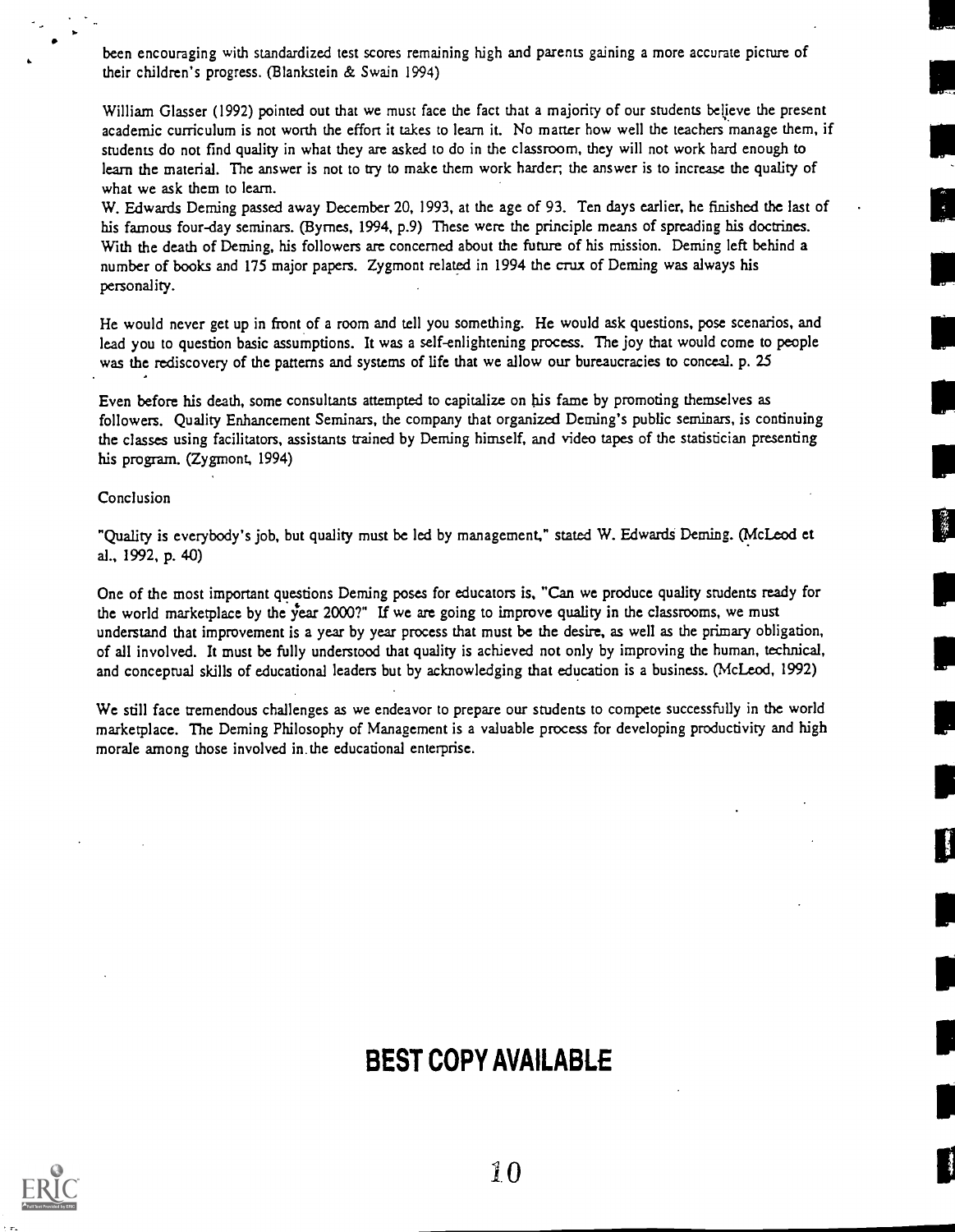### References

Blankstein, A. M., & Swain, H. (1994). Is TQM Right For Schools? The Executive Educator. 16. 51-

Bonstingl, J. J. (1992. The Quality Evolution in Education. Educational Leadership. 50. 4-9.

Bradley, L. H. (1993). Total Quality Management for Schools. Lancaster, PA: Technomic Publishing.

Brigham, S. E. (1993). Lessons We Can Learn From Industry. Change. 25. 42-48.

Byrnes, D. J. (1994). What the Red Beads Said, PI Quality, 20, 9.

2

 $\overline{\phantom{a}}$ 

54.

Deming, W. E. (1986). Out of the Crisis. Cambridge, MA: Massachusetts Institute of Technology.

Executive Learning. (1995). Quality Schools Through Continual Imorovement. Brentwood, TN.

Freeston, K. R. (1992). Getting Started With TQM, Educational Leadership, 50. 10-13.

Glasser, W. (1992). The Quality School Curriculum. Phi Delta Kaopan. 73. 690-694.

Ireh, M. (1994). Applying the Deming TQM Philosophy the School Setting. American Secondary Education. 22. 8-15.

Law, J.E. (1993). How To Make Total Quality Management Work For You. School Business Affairs. 59. 48-51.

McLeod, W. B., Spencer, B. A., Hairston, L. T. (1992). Toward A System of Total Quality Management: Applying the Deming Approach to the Education Setting. ERS Spectrum. 10, 34-41.

Moyer, H. S. (1993). One District's Path to Full Accreditation. The School Administrator. 50. 24-27.

Rappaport, L. A. (1993). A School-Based Quality Improvement Program. NASSP Bulletin. 77. 16-20.

Rist, M. C. (1993). TQM In Tupelo. The Executive Educator. 15. 27-29. Schmoker, M. J., & Wilson, R. B. (1993). Total Quality Education. Bloomington, IN: Phi Delta Kappa.

Weller, L. D., Hartley, S. H., & Brown, C. L. (1994). Principals and TQM: Developing Vision. Clearinghouse. 67. 298-301.

Zygmont, J. (1994). W. Edwards Deming: A Missionary For Quality. Managing Automation. 9. 23-25.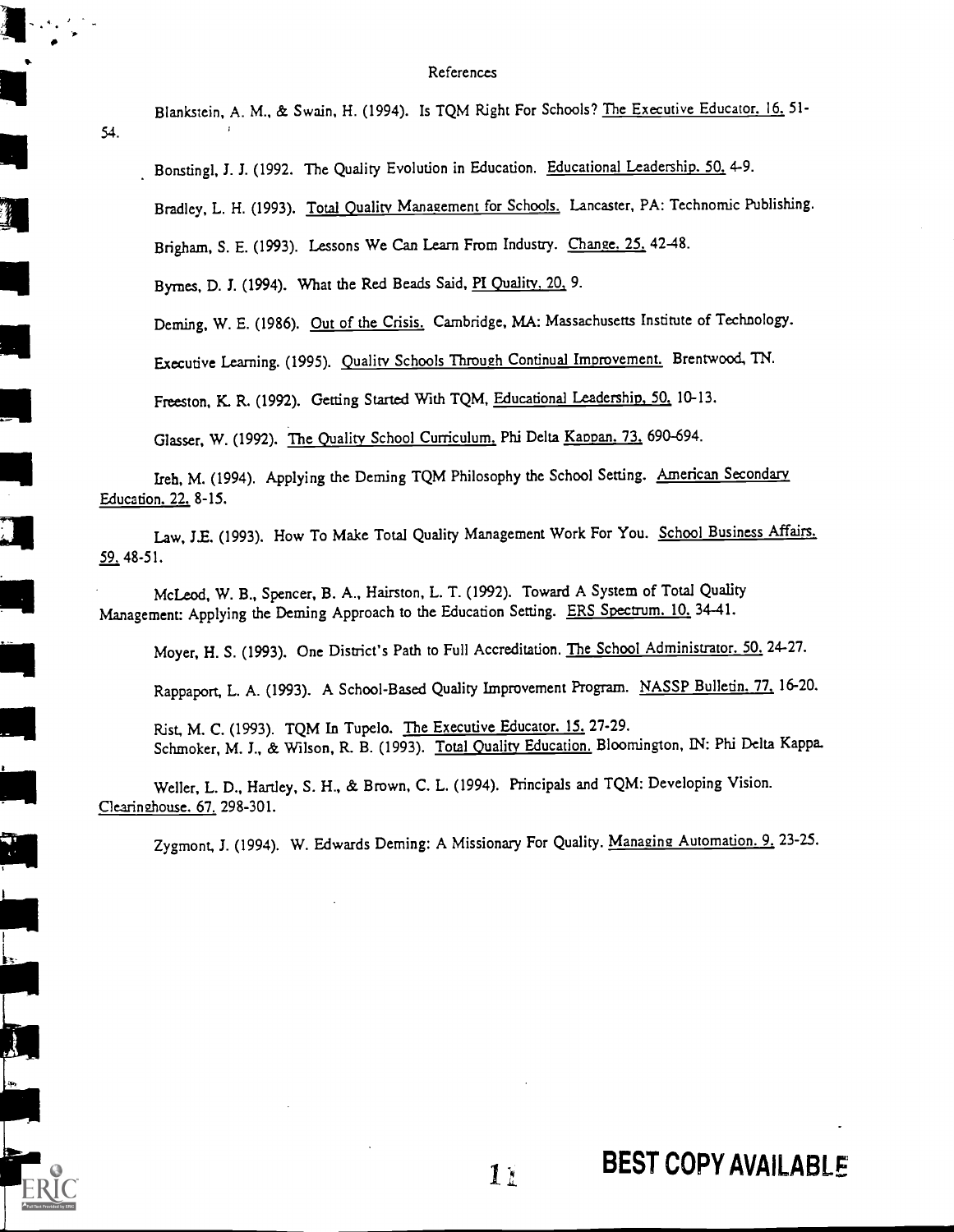EA0a8008



49 L

U.S. DEPARTMENT OF EDUCATION

Office of Educational Research and Improvement (OERI) Educational Resources Information Center (ERIC)



# REPRODUCTION RELEASE

(Specific Document)

#### I. DOCUMENT IDENTIFICATION:

| Title:<br>Using Total Quality Management Principles To Implement School-Based Management |                              |  |  |
|------------------------------------------------------------------------------------------|------------------------------|--|--|
| Author(s): Dr. Paul M. Terry, Coordinator, Program off Educational Administration        |                              |  |  |
| Corporate Source:                                                                        | <b>Publication Date:</b>     |  |  |
| Indiana University-Purdue University Fort Wayne                                          | Conference on August 4, 1996 |  |  |

II. REPRODUCTION RELEASE: Paper presented at the International Association of Management 14th Conference; Toronto, Ontario, Canada

In order to disseminate as widely as possible timely and significant materials of interest to the educational community, documents announced in the monthly abstract journal of the ERIC system, Resources in Education (RIE), are usually made available to users in microfiche, reproduced paper copy, and electronic/optical media, and sold through the ERIC Document Reproduction Service (EDRS) or other ERIC vendors. Credit is given to the source of each document, and, if reproduction release is granted, one of the following notices is affixed to the document.

If permission is granted to reproduce the identified document, please CHECK ONE of the following options and sign the release below.



### Sign Here, Please

Documents will be processed as indicated provided reproduction quality permits. If permission to reproduce is granted, but neither box is checked, documents will be processed at Level 1.

"I hereby grant to the Educational Resources Information Center (ERIC) nonexclusive permission to reproduce this document as indicated above. Reproduction from the ERIC microfiche or electronic/optical media by persons other than ERIC employees and its system contractors requires permission from the copyright holder. Exception is made for non-profit reproduction by libraries and other service agencies to satisfy information needs of educators in response to discrete inquiries."

| Signature:<br>Taulti. Verry             | Position:                            |                                                                                                       |
|-----------------------------------------|--------------------------------------|-------------------------------------------------------------------------------------------------------|
| Printed Name: D<br>TAWI                 | Organization:                        |                                                                                                       |
| Address: School of Education - Neff 240 | Telephone Number:<br>219<br>481-6454 |                                                                                                       |
| Fort Wayne, Indiana 46805-1499          | Date:<br>October 17, 1996            |                                                                                                       |
|                                         | 2101 Coliseum Blvd. East             | Coordinator, Program of Educational Administration<br>Indiana University-Purdue University Fort Wayne |